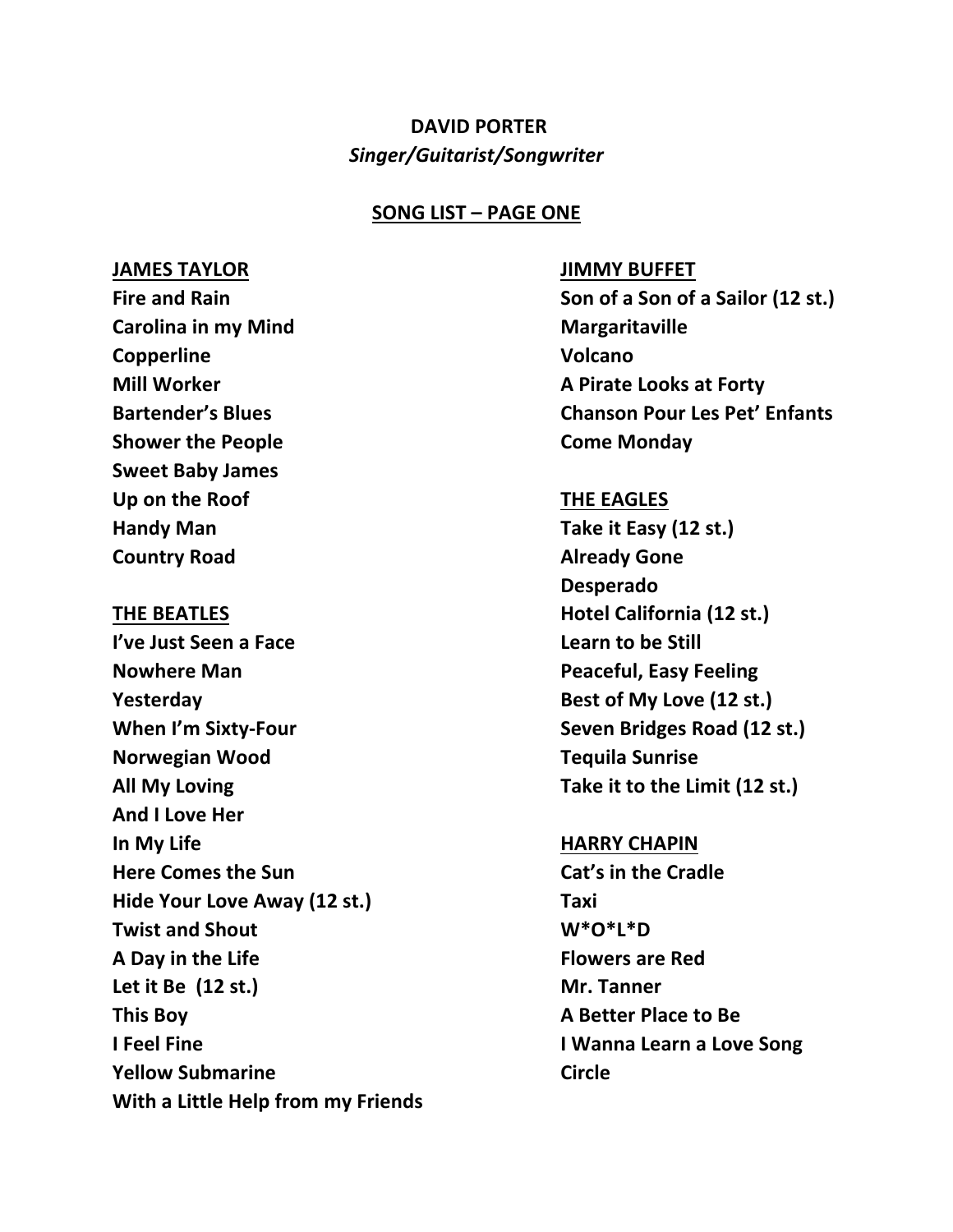# **DAVID PORTER SONG LIST – PAGE TWO**

### **DAN FOGELBERG JIM CROCE**

**Part of the Plan Constanting Constanting Constanting Operator Longer** (G) **Bad, Bad Leroy Brown Same Old Lang Syne I've Got a Name Go Down Easy Age Leader of the Band Speedball Tucker There's a Place in the World (12 st.) Time in a Bottle Illinois Someone's Been Telling You Stories BOB SEGER** As the Raven Flies **Night Moves Run for the Roses You'll Accompany Me**

**Take Me Home, Country Roads (12 st.) The Boxer** Annie's Song (12 st.) Mrs. Robinson **Leaving on a Jet Plane Bridge Over Troubled Water This Old Guitar Construction Construction Construction Construction Construction Construction Construction Construction Construction Construction Construction Construction Construction Construction Construction Construc My Sweet Lady Homeward Bound Ripplin' Waters The 59th Street Bridge Song Thank God I'm a Country Boy <b>Me** and Julio **Sunshine on my Shoulder Cecilia Rocky Mountain High Scarborough Fair** 

# **Running on Empty The Sound of Silence Doctor My Eyes Rosie ELTON JOHN These Days Rocket Man**

**Turn the Page**

### **JOHN DENVER SIMON AND GARFUNKEL**

**Slip Slidin' Away JACKSON BROWNE Late in the Evening**

**Daniel Crocodile Rock Your Song**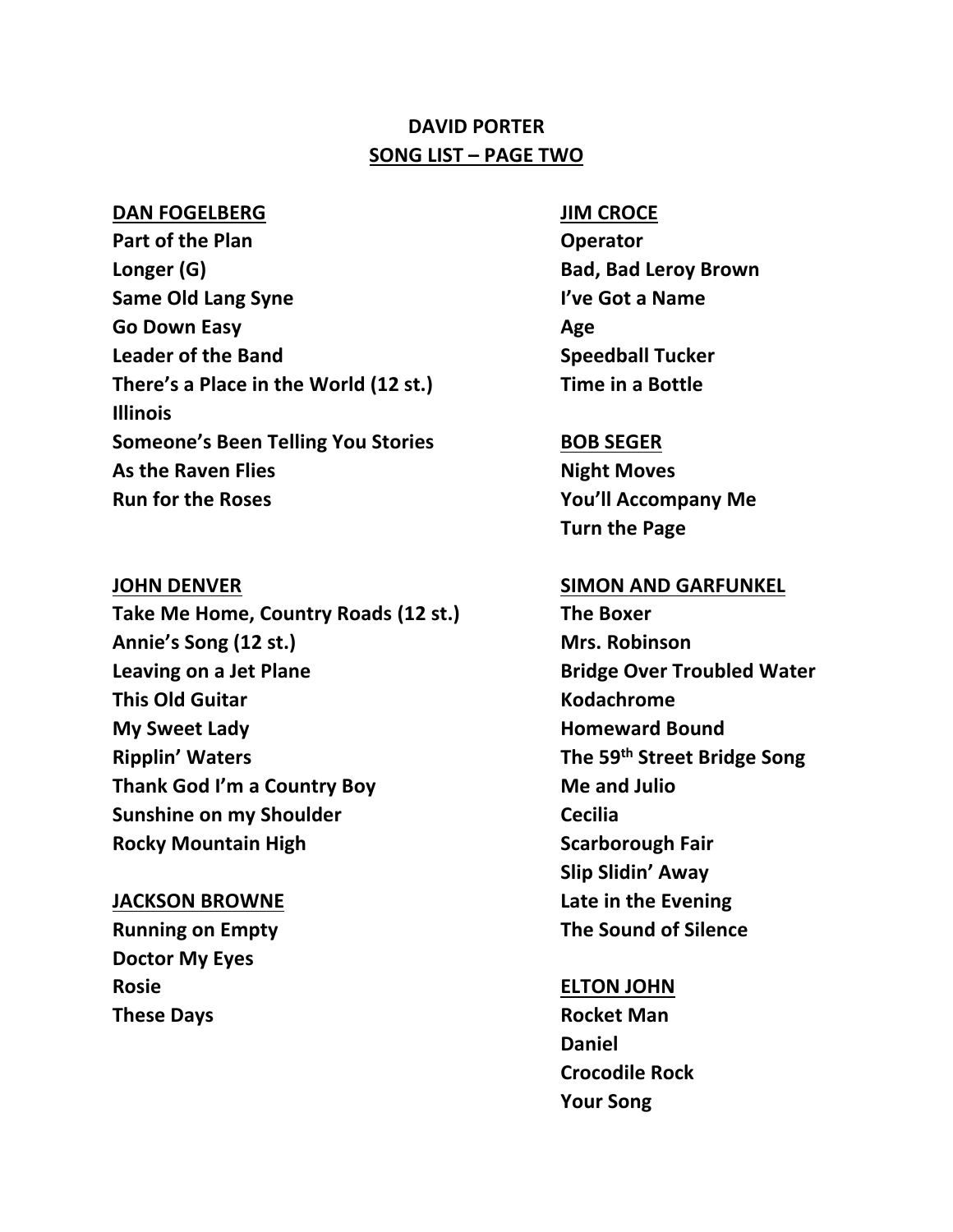# **DAVID PORTER SONG LIST – PAGE THREE**

### **CROSBY, STILLS, & NASH THE MONKEES**

**Teach Your Children Last Train to Clarksville Southern Cross (12 st.) I'm a Believer For What It's Worth Daydream Believer Love the One You're With Pleasant Valley Sunday**

### **MIKE CROSS AMERICA**

**The Bounty Hunter Sister Golden Hair Nobby Daisy Jane Liquor in the Well Old Paint Peelin' BRUCE SPRINGSTEEN Born in the Country (G) Born to Run** (12 st.) **The Lord'll Provide I'm on Fire**

### **CREEDENCE CLEARWATER REVIVAL GORDON LIGHTFOOT**

**Green River Sundown** (12 st.) **Proud Mary Early Morning Rain** 

**Free Falling (12 st.) Brown-Eyed Girl Southern Accents Crazy Love You Wreck Me Into the Mystic**

**BILLY JOEL LOGGINS AND MESSINA Piano Man Your Mama Don't Dance Scenes from an Italian Restaurant Danny's Song Only the Good Die Young The Community Community House at Pooh Corner** 

**Ohio You Just May Be the One (12)**

**Kentucky Song (12 st.) All the Lonely People (12 st.)**

**Lookin' Out My Backdoor If You Could Read My Mind Bad Moon Rising Carefree Highway (12 st.)**

### **TOM PETTY VAN MORRISON**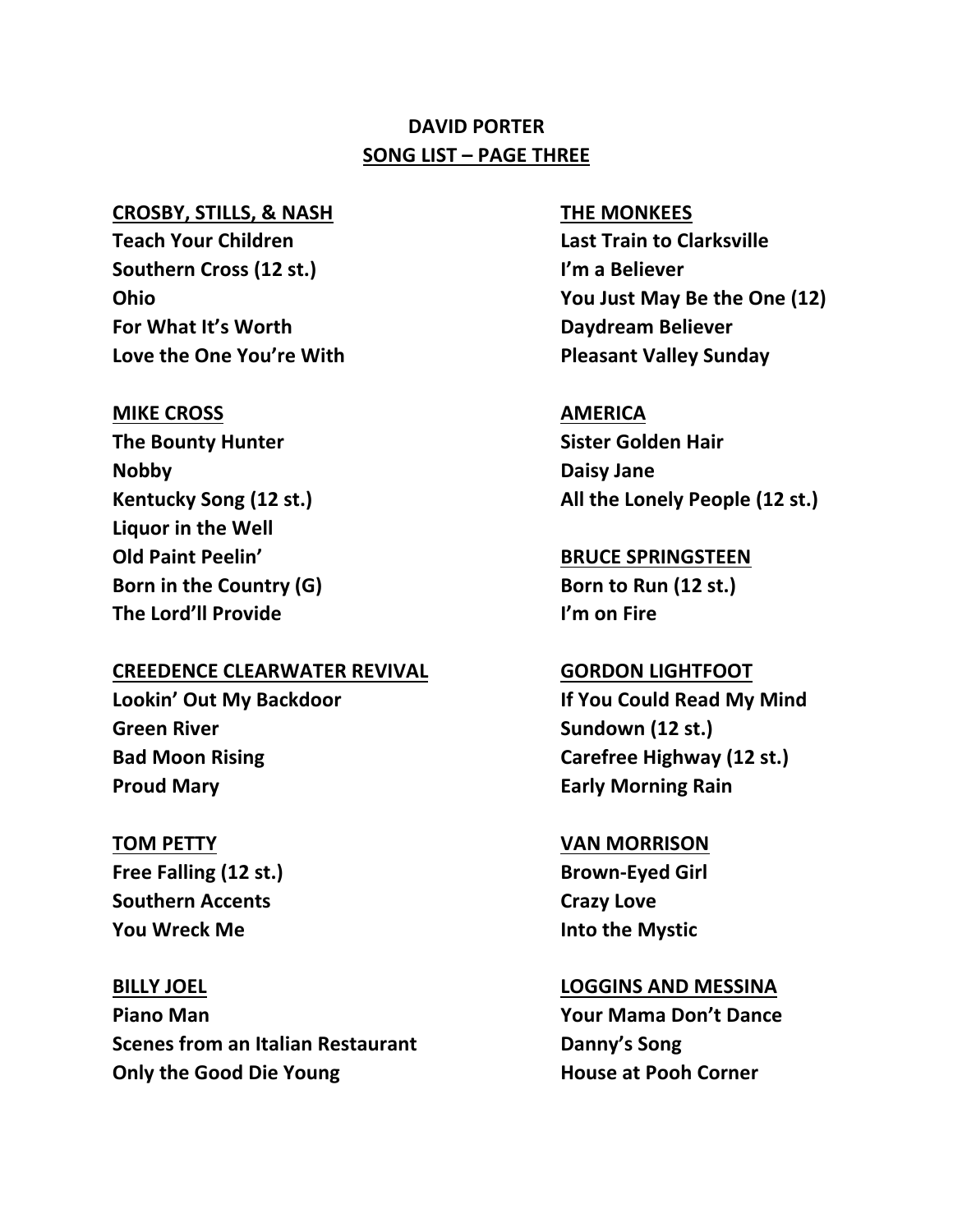# **DAVID PORTER SONG LIST – PAGE FOUR**

**Cover Me Up After Midnight Songs That She Sang in the Shower Layla** Last of My Kind **Wonderful Tonight** 

**BOB DYLAN LYNARD SKYNARD Knockin' on Heaven's Door Sweet Home Alabama Make You Feel My Love Community Controllering Give Me Three Steps** 

# **GARTH BROOKS JOHN MELLECAMP The Dance Jack and Diane Friends in Low Places Pink Houses**

**Moon Shadow The Joker Father and Son Jet Airliner**

### **JASON ISBELL ERIC CLAPTON**

**CAT STEVENS/YUSUF STEVE MILLER BAND**

### **THE FLOATING MEN**

**Pillar of Stone The Fire Escape (h/G) Mere Mortal Men**

**Swallowed by the Night Wringing the Wheel South Carolina She Dreams About Me Another Maybe Sunday New Orleans Misunderstood A Rose for Emily The Idle Hours This Invisible Life Over the Wateree All Young Ladies**

### **VARIOUS ARTISTS**

**Please Come to Boston – Dave Loggins Amie – Pure Prairie League Wagon Wheel – Old Crow Medicine Show Drift Away – Dobie Gray Ain't No Sunshine – Bill Withers Lean on Me – Bill Withers Give a Little Bit – Supertramp (12 st.) Sweet Caroline – N. Diamond I Will Wait – Mumford & Sons (12 st.) Hallelujah – Leonard Cohen**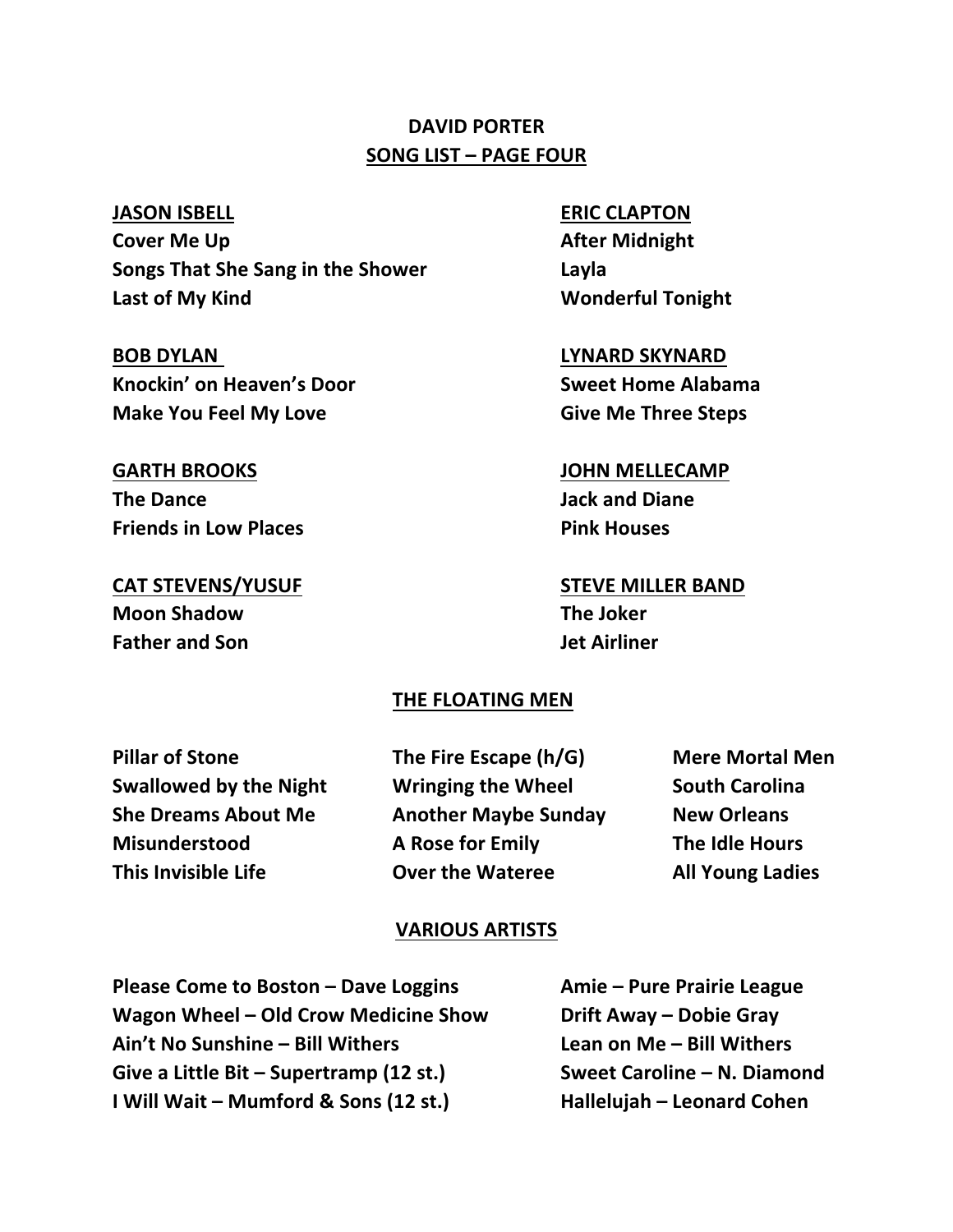## **DAVID PORTER SONG LIST – PAGE FIVE**

### **VARIOUS ARTISTS (cont.)**

**American Pie – Don McLean Vincent – Don McLean Anything But Mine – Kenny Chesney Perfect – Ed Sheeran Poor, Poor Pitiful Me – Linda Ronstadt 3 A.M. – Matchbox Twenty Come On, Sheila – Zachary Richard One Kiss – Zachary Richard Wichita Lineman – Glen Campbell Cinderella – Fire Fall Sunshine Go Away – Jonathan Edwards Chevy Van – Sammy Johns All I Have to Do is Dream – Everly Brothers Dust in the Wind - Kansas We Just Disagree – Dave Edmunds (12 st.) Hey, Soul Sister - Train Stuck in the Middle with You – Steeler's Wheel Purple Rain - Prince Tennessee Whiskey – Chris Stapleton Wicked Game – Chris Isaak Wish You Were Here – Pink Floyd (12 st.) Comfortably Numb–Pink Floyd Angel from Montgomery – John Prine Wildfire – Michael M. Murphy Puff the Magic Dragon – Peter, Paul, & Mary Rocky Top - Traditional Whenever You Come Around – Vince Gill Take On Me – a-ha I Sure Can Smell the Rain - Blackhawk Leather & Lace – Nicks/Henley Black Water - The Doobie Brothers Crawdad Hole – Doc Watson Whiskey is Good for the Heart – Paul Thorn Love Scar – Paul Thorn City of New Orleans – Arlo Guthrie Amazing Grace – Traditional End of the Innocence – Don Henley (12 st.) Boys of Summer – Don Henley The No No Song – Ringo Starr Ol' 55 – Tom Waits Will the Circle Be Unbroken – The Carters Crazy Love – Poco (12 st.) Midnight Rider – Allman Brothers Band Melissa – Allman Bros. Band Say Goodbye to Mary – Dave Berg If I Had a Boat – Lyle Lovett A Whiter Shade of Pale – Procol Harem Heart of Gold – Neil Young Some Kind of Wonderful – Grand Funk Railroad I Go Through – O.A.R. Coming in the Air Tonight – Phil Collins Angel Flight – Radney Foster The Lion Sleeps Tonight – The Tokens Copperhead Road – Steve Earl Merry Christmas from the Family – R.E. Keen Walk of Life – Dire Straits Roll w/ the Changes – REO Speedwagon (12 st.) Brandy – Looking Glass One Step Up – Bruce Springsteen Faithfully - Journey**